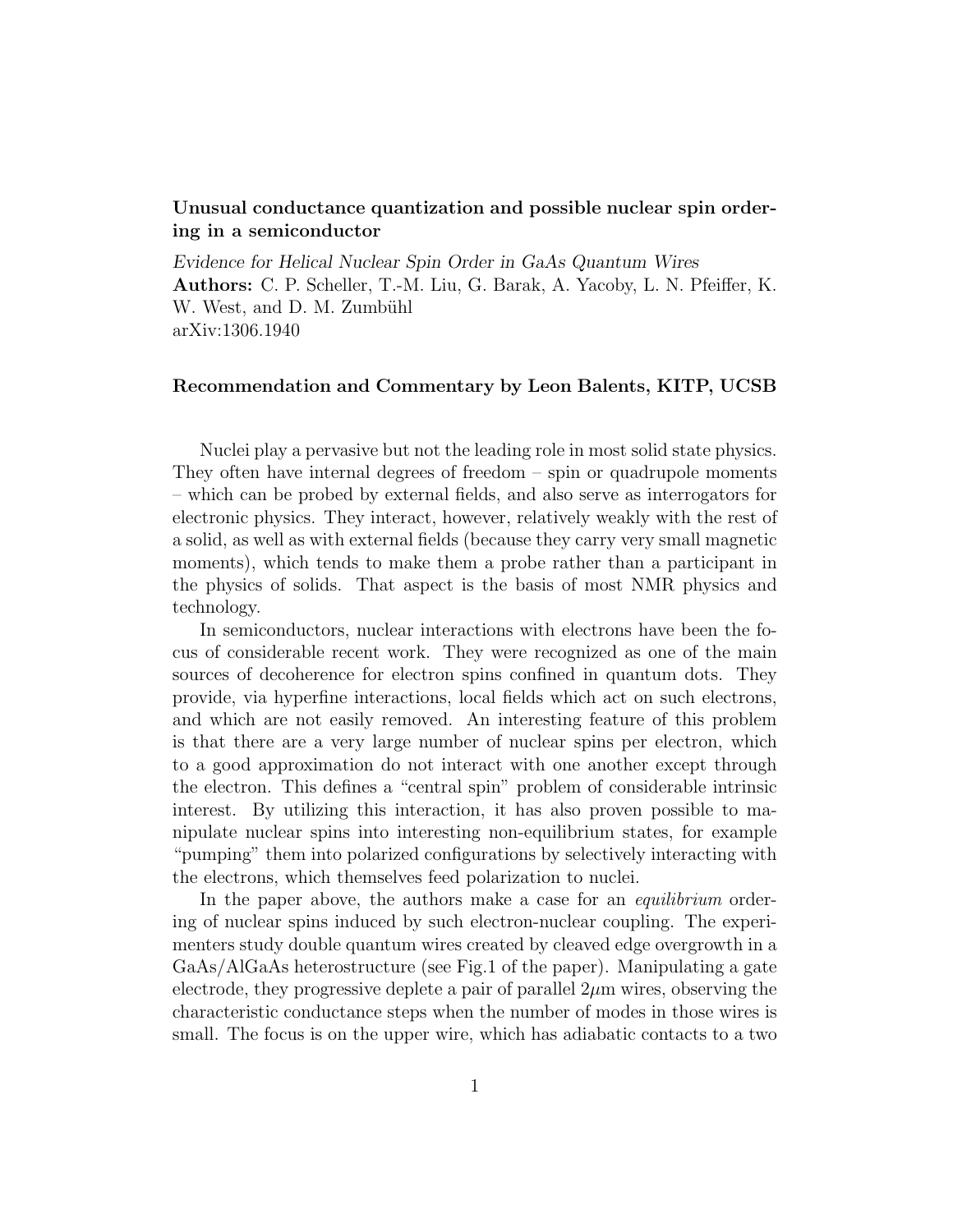dimensional electron gas that serves as leads, and hence is expected to display conductance quantization in units of  $2e^2/h$ . The factor of 2 here arises from electron spin degeneracy. Below 100mK, they observe a pronounced and repeatable plateau of conductance  $e^2/h$ . This suggests a lifting of the spin degeneracy, and the authors compellingly argue against a plethora of other explanations. Most of the latter were developed to explain the much-studied "0.7 structure" seen in quantum point contacts, which shows some similarity to the effect seen here. However, the new observation is much more robust, and has the opposite temperature dependence to the 0.7 structure.

The idea of magnetic ordering in one dimension has its challenges. For example, for a repulsively interacting, single subband electron gas, Lieb and Mattis proved long ago that the ground state must be a spin zero state. But the electron-nuclear coupling makes the Hamiltonian into a particular limit of a Kondo lattice, which is not covered by the Lieb-Mattis theorem. After a careful consideration by the authors of other possible explanations, the last man standing, theoretically, seems to be remarkably simple. According to a proposal by Braunecker, Simon, and Loss[1], RKKY interactions mediated by the hyperfine interaction drive the formation of a spiral ordering of the nuclear spins at the  $2k_F$  wavevector of the electrons. In turn, the exchange field from the ordered nuclei opens a gap for one branch of electronic excitations. This proposal appealing explains the insensitivity to fields, and roughly the right temperature scale for the experiment. While conceptually simple, the idea is audacious and I for one am amazed it might be true!

The proposed ordering is an equilibrium thermodynamic phenomena, very distinct from the non-equilibrium nuclear polarization studied quite intensively in early studies in semiconductor structures. It would not quite be the first example of nuclear magnetic ordering observed experimentally, but prior examples are few and occur at very low temperature: nanokelvin nuclear antiferromagnetism in Ag and Cu,  $35 \mu$ K ferromagnetic ordering of In nuclei in AuIn<sub>2</sub>. Probably the closest example to the current one is  $2.5 \text{ mK}$  combined nuclear and electronic ferromagnetism in  $PrCu<sub>6</sub>$ . If the interpretation of the current experiment proves correct, spontaneous nuclear magnetism is occurring at a temperature 50 times higher here. One should note that there is some subtlety due to fluctuation effects common to one dimensional systems, but their effects are mitigated by the finite length of the wires and by a kind of averaging arising from the large number of nuclear spins coupling to each electron.

The connection of the present experiment to nuclear ordering is circum-